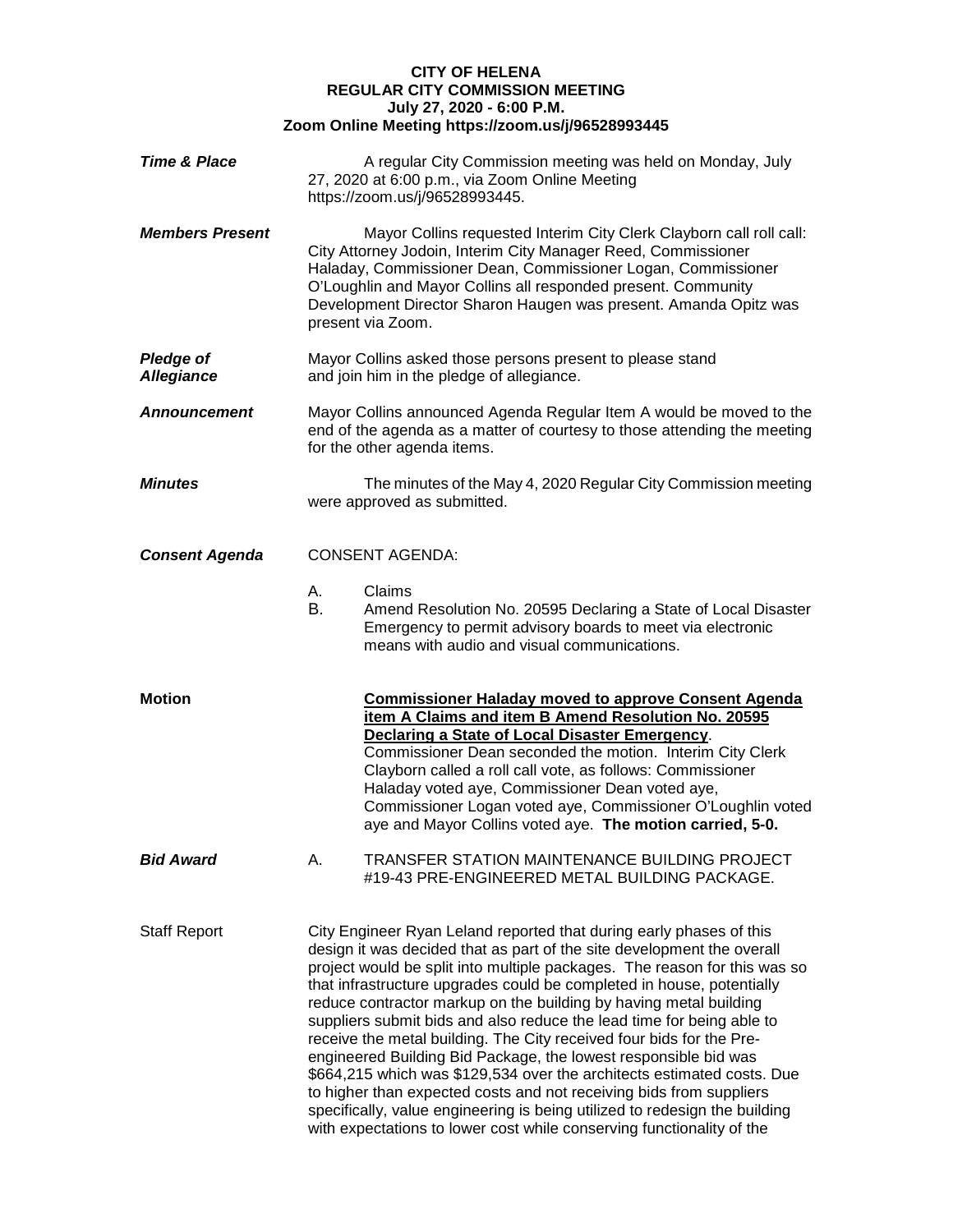building. Mr. Leland requested that the Commission consider rejecting all bids received for the Transfer Station Maintenance Building Project #19- 43 Pre-Engineered Metal Building Bid package as that would allow for the use of value engineering to redesign the building to reduce overall cost of completion.

Discussion Commissioner Haladay stated he had discussions regarding this project with the Citizen's Conservation Board, Mr. Leland and Mr. Couey. The Commissioner stated in light of the budget and asked about the need for a broader discussion within the context of the capital plan for the transfer station that was in the master plan from several years ago, along with the growth policy, Citizen's Conservation Board, memoranda, etc. He asked about other options for re-bidding the project or waiting before moving forward.

> Commissioner Dean expressed support of further discussions and indicated that given the current limited services at the Transfer Station, now would be a good time to wait and have further conversations to ensure the space is best used to meet community goals.

Commissioner Logan concurred with Commissioner Haladay and Commissioner Dean on holding off on the project, stating the project had been noted by himself and Commissioner Dean during budget work sessions for some concerns regarding the expenditures.

Commissioner O'Loughlin asked Mr. Leland how much had been budgeted for this project originally and he said about \$1.4 million and explained how that budget amount related to the quotes for the metal building bid package as only part of the project. Commissioner O'Loughlin asked about the work other municipalities have done in "zero waste" efforts such as Missoula and if they have similar facilities. Mr. Leland indicated other cities do not because they have private waste collection systems in place. Commissioner O'Loughlin indicated a preference for the Conservation Board to study the matter first and provide recommendations to the Commission at a work session, prior to the Commission making any decisions.

Mayor Collins asked for input from the Commission as to what they mean by "pausing" the project as far as the timeline. Commissioner Dean commented regarding the Citizen Conservation Board's activities and asked if city staff could work with the Board to determine a reasonable timeline for looking at this project comprehensively and then moving forward. Commissioner Haladay stated in his discussions with CCB members of the Board's waste subcommittee, Ann Brodsky and Denise Roth Barber, as shift in priorities may need to occur for the CCB to offer feedback on this specific topic. This shift may cause some delays in the timeframe in reviewing this project and its feasibility overall as the City pursues waste management strategies. Mayor Collins indicated his preference that any pause on this project have an end date rather than being indefinite. Commissioner Dean asked Interim City Clerk Clayborn if Sustainability Coordinator Pat Judge was present to provide an update on the Board's next scheduled meeting. Commissioner Dean asked if Mr. Judge could update the Commission about the Conservation Board's thoughts on this project and timeline at the Commission meeting following the next full CCB meeting. Mayor Collins concurred.

**Motion Commissioner Dean moved to reject all bids received for the Transfer Station Maintenance Building Project #19-43 Pre-Engineered Metal Building Bid package, and direct City staff to**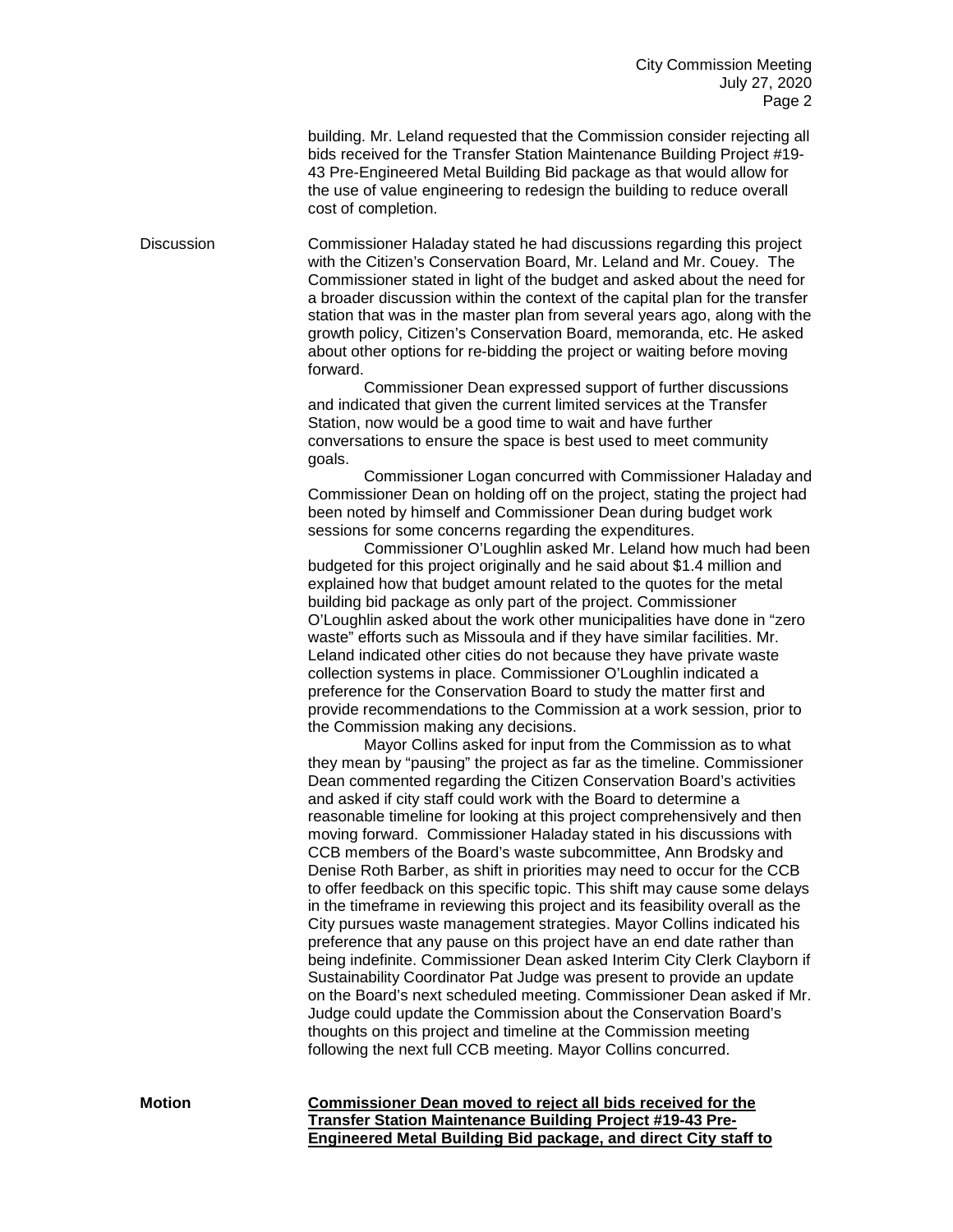|                                              | engage the Citizens Conservation Board for a review of the project<br>pending an update after the Board's next meeting. Commissioner<br>O'Loughlin seconded the motion but made a procedural point that public<br>comment was still needed. Interim City Clerk Clayborn called a roll call<br>vote, as follows: Commissioner Haladay voted aye, Commissioner Dean<br>voted aye, Commissioner Logan voted aye, Commissioner O'Loughlin<br>voted aye, and Mayor Collins voted aye. The motion carried, 5-0.<br>(28:10)                                                                                                                                                                                                         |
|----------------------------------------------|------------------------------------------------------------------------------------------------------------------------------------------------------------------------------------------------------------------------------------------------------------------------------------------------------------------------------------------------------------------------------------------------------------------------------------------------------------------------------------------------------------------------------------------------------------------------------------------------------------------------------------------------------------------------------------------------------------------------------|
| <b>Public Comment</b>                        | Mayor Collins opened the floor to public comment. Interim City Clerk<br>Clayborn indicated no public comment was received.                                                                                                                                                                                                                                                                                                                                                                                                                                                                                                                                                                                                   |
| <b>City Commissioners</b>                    | <b>Communications from COMMUNICATIONS/PROPOSALS FROM CITY COMMISSIONERS</b>                                                                                                                                                                                                                                                                                                                                                                                                                                                                                                                                                                                                                                                  |
|                                              | No comments or proposals were received from the Commission.                                                                                                                                                                                                                                                                                                                                                                                                                                                                                                                                                                                                                                                                  |
| <b>Report of the City</b><br><b>Attorney</b> | REPORT OF THE CITY ATTORNEY<br>City Attorney Jodoin had nothing to report.                                                                                                                                                                                                                                                                                                                                                                                                                                                                                                                                                                                                                                                   |
| <b>Report of the City</b><br><b>Manager</b>  | <b>REPORT OF THE CITY MANAGER</b><br>Interim City Manager Reed had nothing to report.                                                                                                                                                                                                                                                                                                                                                                                                                                                                                                                                                                                                                                        |
| <b>Report from the</b><br><b>HCC</b>         | REPORT FROM THE HELENA CITIZENS COUNCIL<br>HCC Chairman Dylan Klapmeier provided an update on the HCC<br>monthly meeting on July 22 which featured a presentation by<br>Commissioner Logan. The last formal meeting pre-COVID featured a<br>presentation by Commissioner Dean and the HCC plans to invite the rest<br>of the Commission and Mayor Collins to future meetings this year.<br>Commissioner Logan's presentation addressed the city manager hiring<br>process and funding for HPD school resource officers. The HCC<br>recommended the Commission fund the SROs for the upcoming year<br>with the condition of further community discussions.                                                                    |
| <b>Regular Items</b>                         | <b>REGULAR ITEMS</b>                                                                                                                                                                                                                                                                                                                                                                                                                                                                                                                                                                                                                                                                                                         |
|                                              | В.<br>CONSIDER A RESOLUTION OF INTENTION TO APPROVE<br>THE WORK PLAN AND BUDGET FOR THE BUSINESS<br>IMPROVEMENT DISTRICT AND LEVY AN ASSESSMENT ON<br>ALL PROPERTY WITHIN THE DISTRICT FOR FISCAL YEAR<br>2021.                                                                                                                                                                                                                                                                                                                                                                                                                                                                                                              |
| <b>Staff Report</b>                          | Budget Analyst Chris Couey reported that on January 13, 2020,<br>the City Commission adopted resolution # 20589 recreating the BID for<br>an additional ten years pursuant to 7-12-1101, MCA. State law (7-12-<br>1132, MCA) requires the BID to submit its budget and work plan to the<br>City Commission for approval and to recommend a method of levying an<br>assessment on the property within the district to defray the cost of the<br>work plan and budget. The BID has requested a change to the<br>assessment methodology. The complete methodology was outlined in<br>the attached resolution of intention and was in accordance with the<br>prescribed methodologies allowed by state law (7-12-1133, MCA). The |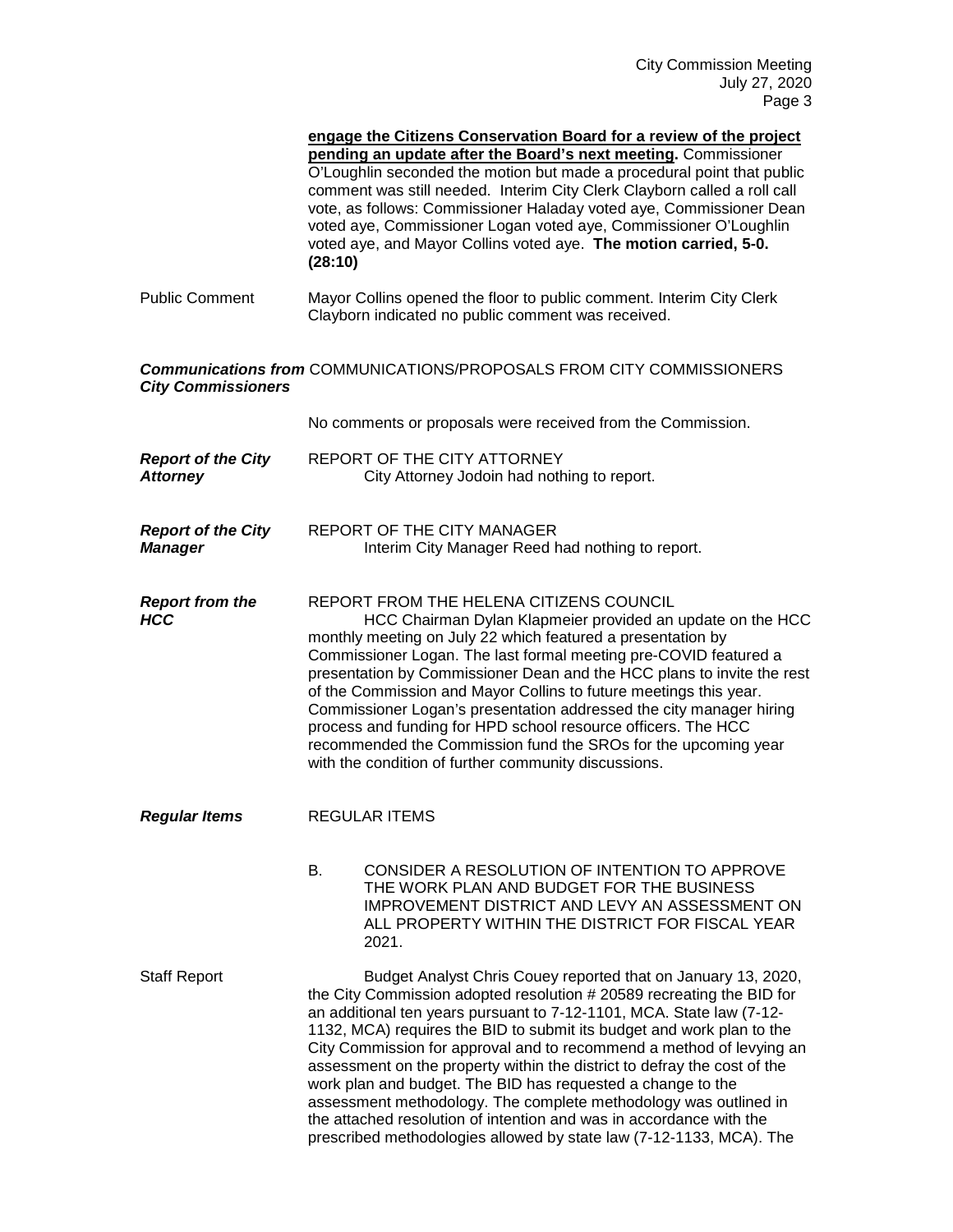|                       | BID's proposal was that, after receiving public comment, the City<br>Commission approve the work plan and budget, and levy an assessment<br>to defray the cost thereof for fiscal year 2021 as submitted. The annual<br>assessment approved by the City Commission will be placed on the<br>calendar year 2020 tax bills of the properties within the district. Approval<br>of the resolution of intention would allow for public input on the BID's<br>work plan and budget. Commission approval of the budget and work plan<br>would meet state law requirements. Mr. Couey recommended a motion<br>to approve a resolution of intention approving the work plan and budget<br>for the Business Improvement District and levying an assessment on all<br>property with the district for fiscal year 2021.<br>Helena Business Improvement District Executive Director Micky<br>Zurcher had nothing further to add but said she was available to take any<br>questions. |  |
|-----------------------|-------------------------------------------------------------------------------------------------------------------------------------------------------------------------------------------------------------------------------------------------------------------------------------------------------------------------------------------------------------------------------------------------------------------------------------------------------------------------------------------------------------------------------------------------------------------------------------------------------------------------------------------------------------------------------------------------------------------------------------------------------------------------------------------------------------------------------------------------------------------------------------------------------------------------------------------------------------------------|--|
| <b>Discussion</b>     | Commissioner Logan asked Ms. Zurcher about the<br>understanding of business owners in the district of the work plan and<br>assessment, and Mr. Zurcher explained the background of last year's<br>petition process which included the increase and conversations with<br>downtown property owners resulting from that.<br>Commissioner Dean asked for an update to be provided to the<br>Commission about any further and broader conversations that happen<br>with the downtown business community before this comes up again next<br>year. She expressed interest in what the average cost is for a downtown<br>property and what the increase looks like to property owners, and<br>appreciation for the work of the BID. Ms. Zurcher explained the overall<br>dollar amount of the increase was approximately \$70,000 than previous<br>years.                                                                                                                      |  |
| <b>Public Comment</b> | Mayor Collins asked for public comment.<br>Colonel Lori Depuis spoke about concerns and questions she had<br>regarding the assessment.                                                                                                                                                                                                                                                                                                                                                                                                                                                                                                                                                                                                                                                                                                                                                                                                                                  |  |
| <b>Discussion</b>     | Commissioner O'Loughlin expressed appreciation for the work<br>done by Ms. Zurcher and the BID in contacting all the downtown property<br>owners and having discussions regarding the structure of the<br>assessment.                                                                                                                                                                                                                                                                                                                                                                                                                                                                                                                                                                                                                                                                                                                                                   |  |
| <b>Motion</b>         | <b>Commissioner O'Loughlin moved to approve a resolution</b><br>of intention to approve the work plan and budget for the Business<br>Improvement District and levy an assessment on all property within<br>the District for Fiscal Year 2021. Commissioner Dean seconded the<br>motion. Interim City Clerk Clayborn called a roll call vote, as follows:<br>Commissioner Haladay abstained, Commissioner Dean voted aye,<br>Commissioner Logan voted aye, Commissioner O'Loughlin voted aye<br>and Mayor Collins voted aye. The motion carried, 4-0 with one<br>abstention. (41:28)                                                                                                                                                                                                                                                                                                                                                                                     |  |
|                       | C.<br>CONSIDER A RESOLUTION OF INTENTION APPROVING<br>THE WORK PLAN AND BUDGET FOR THE TOURISM<br>BUSINESS IMPROVEMENT DISTRICT AND LEVYING AN<br>ASSESSMENT ON ALL PROPERTY WITHIN THE DISTRICT<br>FOR FISCAL YEAR 2021.                                                                                                                                                                                                                                                                                                                                                                                                                                                                                                                                                                                                                                                                                                                                               |  |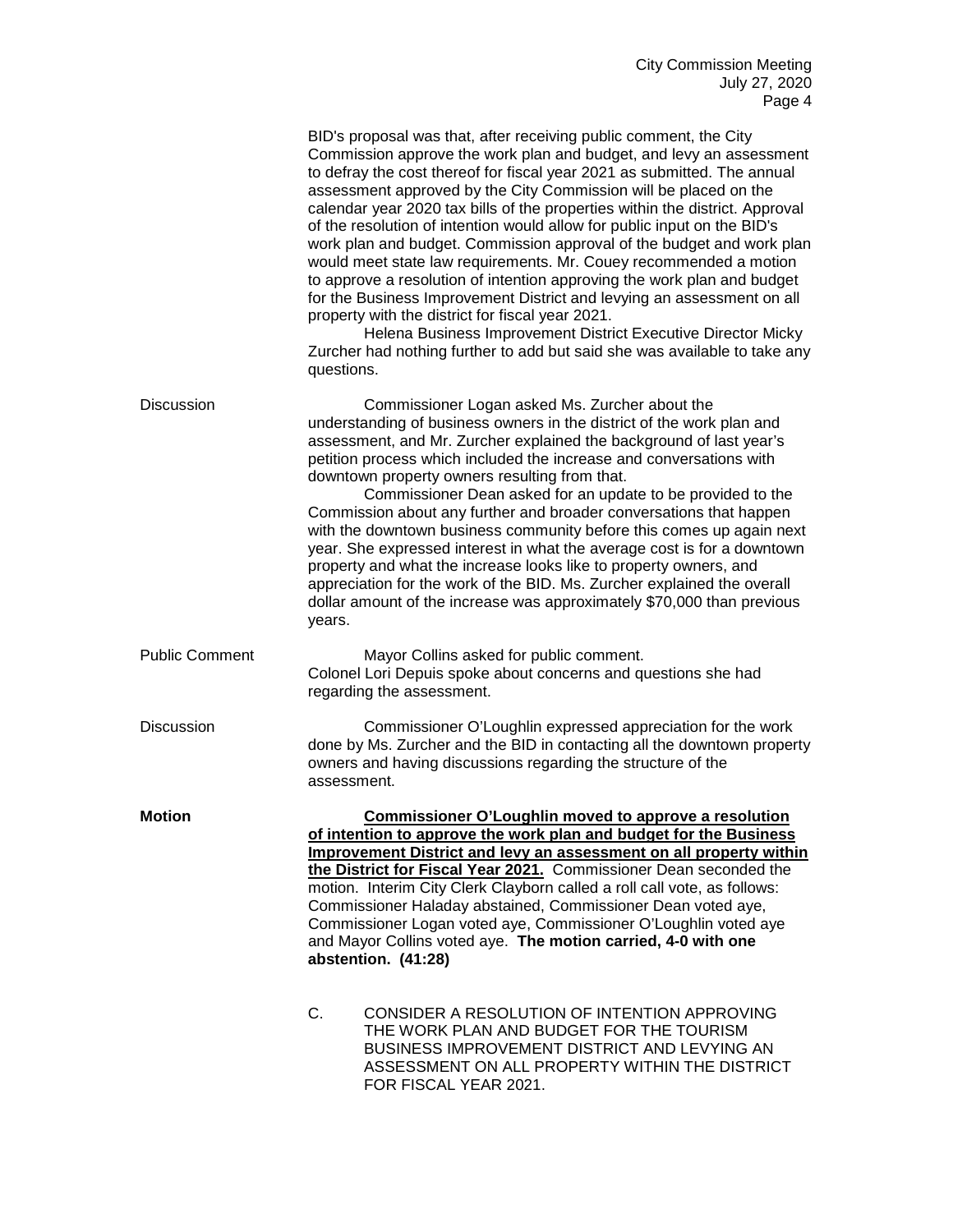| <b>Staff Report</b>    | Budget Analyst Chris Couey reported that On August 22, 2018,<br>the City Commission passed Resolution 20473, which created the TBID<br>for a period of ten years pursuant to 7-12-1101, MCA. State law (7-12-<br>1132, MCA) requires the TBID to submit its annual budget and work plan<br>to the City Commission for approval and to recommend a method of<br>levying an assessment on the property within the district to defray the<br>cost of the work plan and budget. The TBID did not request a change to<br>the assessment methodology. The TBID's proposal was that, after<br>receiving public comment, the City Commission approve the work plan<br>and budget and levy an assessment to defray the costs thereof for fiscal<br>year 2021 as submitted. The annual assessment approved by the City<br>Commission would be placed on the calendar year 2020 tax bills of the<br>properties within the district. Approval of the resolution of intention would<br>allow for public input on the TBID's work plan and budget. Commission<br>approval of the budget and work plan would meet state law<br>requirements. Mr. Couey recommended a motion to approve the<br>resolution of intention approving the work plan and budget for the<br>Tourism Business Improvement District and levying an assessment on<br>all property within the district for fiscal year 2021.<br>Amanda Opitz had no additional comments but indicated she<br>was available to take questions from the Commission. |
|------------------------|--------------------------------------------------------------------------------------------------------------------------------------------------------------------------------------------------------------------------------------------------------------------------------------------------------------------------------------------------------------------------------------------------------------------------------------------------------------------------------------------------------------------------------------------------------------------------------------------------------------------------------------------------------------------------------------------------------------------------------------------------------------------------------------------------------------------------------------------------------------------------------------------------------------------------------------------------------------------------------------------------------------------------------------------------------------------------------------------------------------------------------------------------------------------------------------------------------------------------------------------------------------------------------------------------------------------------------------------------------------------------------------------------------------------------------------------------------------------------------------------------------|
| <b>Discussion</b>      | Commissioner Dean expressed appreciation for receiving<br>feedback on the work TBID has been doing in light of Covid through the<br>COAD Economic Recovery Group and working with the budget<br>considering the loss of revenue.                                                                                                                                                                                                                                                                                                                                                                                                                                                                                                                                                                                                                                                                                                                                                                                                                                                                                                                                                                                                                                                                                                                                                                                                                                                                       |
| <b>Public Comment</b>  | Mayor Collins asked for public comment. Interim City Clerk<br>Clayborn noted that no comments had been received.                                                                                                                                                                                                                                                                                                                                                                                                                                                                                                                                                                                                                                                                                                                                                                                                                                                                                                                                                                                                                                                                                                                                                                                                                                                                                                                                                                                       |
| <b>Motion</b>          | <b>Commissioner Logan moved to approve the resolution of</b><br>intention approving the work plan and budget for the Tourism<br><b>Business Improvement District and levying an assessment on all</b><br>property within the District for Fiscal Year 2021. Commissioner<br>Haladay seconded the motion. Interim City Clerk Clayborn called a roll<br>call vote, as follows: Commissioner Haladay voted aye, Commissioner<br>Dean voted aye, Commissioner Logan voted aye, Commissioner<br>O'Loughlin voted aye, and Mayor Collins voted aye. The motion<br>carried, 5-0. (46:22)                                                                                                                                                                                                                                                                                                                                                                                                                                                                                                                                                                                                                                                                                                                                                                                                                                                                                                                      |
| <b>Public Hearings</b> | <b>PUBLIC HEARINGS</b>                                                                                                                                                                                                                                                                                                                                                                                                                                                                                                                                                                                                                                                                                                                                                                                                                                                                                                                                                                                                                                                                                                                                                                                                                                                                                                                                                                                                                                                                                 |
|                        | CONSIDER A PUBLIC HEARING REGARDING THE STATE OF<br>А.<br>MONTANA'S REQUEST TO VARY THE FRONT YARD<br>SETBACKS FOR PROPERTY ADDRESSED AS 1320<br>BOZEMAN STREET, IN THE CLM ZONING DISTRICT.                                                                                                                                                                                                                                                                                                                                                                                                                                                                                                                                                                                                                                                                                                                                                                                                                                                                                                                                                                                                                                                                                                                                                                                                                                                                                                           |
| <b>Staff Report</b>    | Planner II Hillary Taylor reported that the City of Helena received<br>a request from the State of Montana for the City to hold a hearing in<br>accordance with MCA 76-2-402. The State of Montana stated its intent<br>was to demolish the existing structure on 1320 Bozeman Street and to<br>develop the property with a new building. The new building would serve                                                                                                                                                                                                                                                                                                                                                                                                                                                                                                                                                                                                                                                                                                                                                                                                                                                                                                                                                                                                                                                                                                                                 |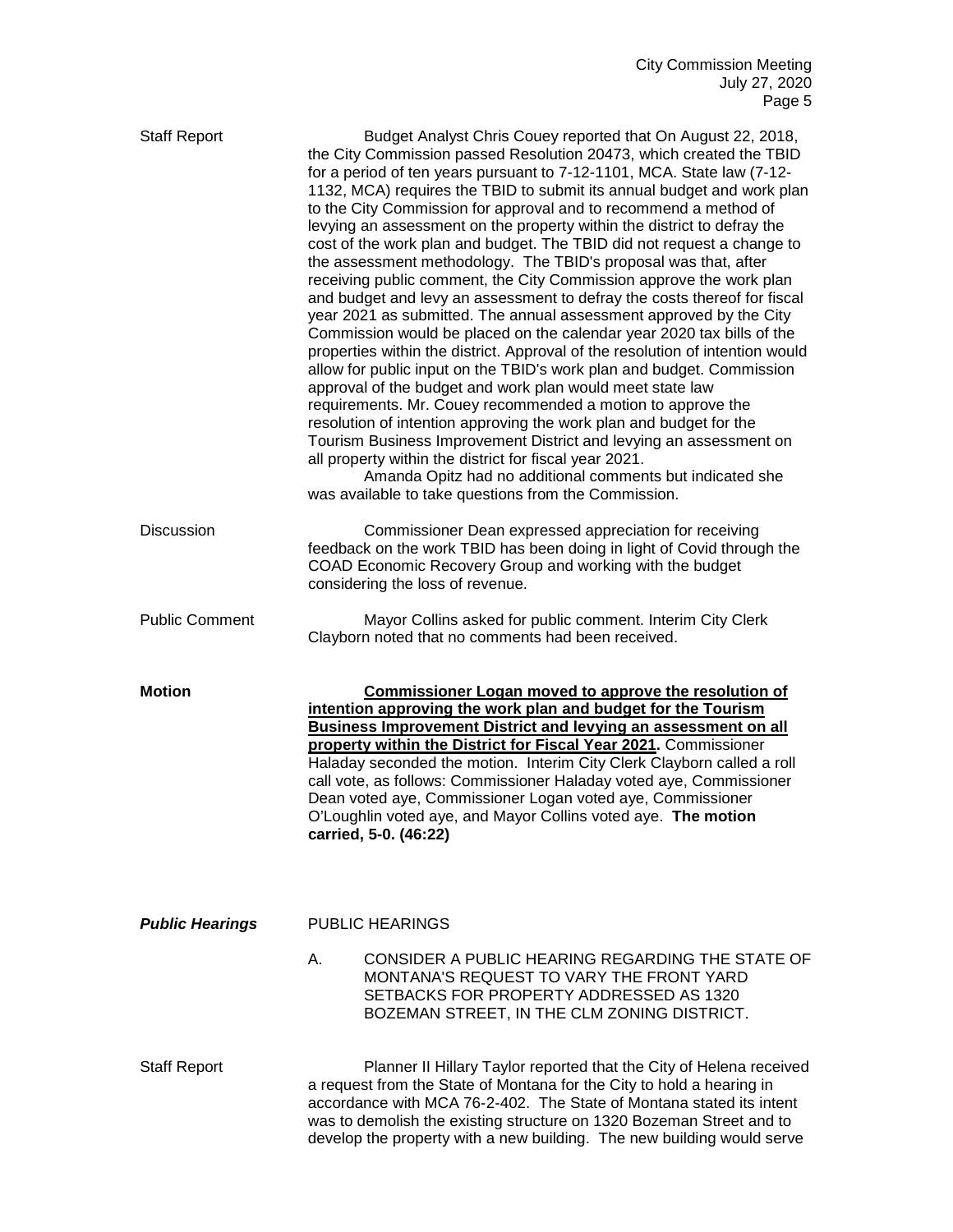|                       |                                                                                                                                                                                                                                                                                                                                                                                                                                                                                                                                                                                                                                                                                                                                                                  | as the General Services Division shop. This property is zoned CLM<br>(Commercial Light Manufacturing) and as such has a 15-foot front yard<br>setback requirement. The State of Montana submitted plans depicting a<br>building that would be no less than two (2) feet away from the front lot<br>line. Per MCA 76-2-402, whenever an agency such as the State of<br>Montana proposes to use land contrary to local zoning regulations, a<br>public hearing shall be held. The local Board of Adjustment is to hold a<br>hearing but has no power to deny the proposed use. The purpose of the<br>hearing is to allow for a public forum for comment on the proposed use.<br>Under current City Code, the City Commission reserves the authority<br>unto itself any and all other authority not herein above granted to the<br>Board of Adjustment. Conducting the hearing under the requirements of<br>76-2-402 was not a power granted to the Board of Adjustment under Title<br>11 of City Code, so the City Commission would serve as the Board of<br>Adjustment for the purposes of this hearing. Any comments received at<br>this hearing would be passed on the State of Montana Department of<br>Administration. Ms. Taylor noted no action was needed by the<br>Commission at this time. |
|-----------------------|------------------------------------------------------------------------------------------------------------------------------------------------------------------------------------------------------------------------------------------------------------------------------------------------------------------------------------------------------------------------------------------------------------------------------------------------------------------------------------------------------------------------------------------------------------------------------------------------------------------------------------------------------------------------------------------------------------------------------------------------------------------|----------------------------------------------------------------------------------------------------------------------------------------------------------------------------------------------------------------------------------------------------------------------------------------------------------------------------------------------------------------------------------------------------------------------------------------------------------------------------------------------------------------------------------------------------------------------------------------------------------------------------------------------------------------------------------------------------------------------------------------------------------------------------------------------------------------------------------------------------------------------------------------------------------------------------------------------------------------------------------------------------------------------------------------------------------------------------------------------------------------------------------------------------------------------------------------------------------------------------------------------------------------------------------------------------|
| <b>Discussion</b>     |                                                                                                                                                                                                                                                                                                                                                                                                                                                                                                                                                                                                                                                                                                                                                                  | Commissioner O'Loughlin asked about green space being added<br>and about current sidewalks or sidewalks that will be installed on both<br>sides of the building. Ms. Taylor explained she didn't have that<br>information on hand but from representatives from the State of Montana<br>were present and might be able to address that. Due to technical<br>difficulties, Interim City Clerk Clayborn asked if Phil Stuber from Cushing<br>Terrel was available to comment instead. Mr. Stuber provided further<br>information regarding Commissioner O'Loughlin's questions and clarified<br>that the proposed design included sidewalk installation.                                                                                                                                                                                                                                                                                                                                                                                                                                                                                                                                                                                                                                             |
| <b>Public Comment</b> |                                                                                                                                                                                                                                                                                                                                                                                                                                                                                                                                                                                                                                                                                                                                                                  | Mayor Collins asked for public comment and Interim City Clerk<br>Clayborn indicated no comments had been received.                                                                                                                                                                                                                                                                                                                                                                                                                                                                                                                                                                                                                                                                                                                                                                                                                                                                                                                                                                                                                                                                                                                                                                                 |
| <b>Discussion</b>     |                                                                                                                                                                                                                                                                                                                                                                                                                                                                                                                                                                                                                                                                                                                                                                  | City Attorney Jodoin noted that no motion was needed.                                                                                                                                                                                                                                                                                                                                                                                                                                                                                                                                                                                                                                                                                                                                                                                                                                                                                                                                                                                                                                                                                                                                                                                                                                              |
|                       | А.                                                                                                                                                                                                                                                                                                                                                                                                                                                                                                                                                                                                                                                                                                                                                               | CONSIDER TAKING A SPECIFIC ACTION ON THE \$292,000<br>OF THE POLICE OPERATIONS BUDGET THAT IS AWAITING<br>A COMMISSION DECISION.                                                                                                                                                                                                                                                                                                                                                                                                                                                                                                                                                                                                                                                                                                                                                                                                                                                                                                                                                                                                                                                                                                                                                                   |
| <b>Staff Report</b>   | Budget Analyst Chris Couey reported that on June 29th, 2020<br>the Commission voted on and approved the FY21 Budget that required<br>future City Commission approval for the expenditure of \$292,000 within<br>the Police Department's operations budget of the General Fund. That<br>would equate to four (4) full-time employees within the Police Dept. A<br>decision deadline of August 1, 2020 was applied so that Helena PD<br>could plan accordingly in registering with the Law Enforcement Academy<br>for the four vacant officer positions covered by this funding. Mr. Couey<br>recommended a motion that the Commission take a specific action on<br>the \$292,000 of the Police Operations budget that has been awaiting a<br>Commission decision. |                                                                                                                                                                                                                                                                                                                                                                                                                                                                                                                                                                                                                                                                                                                                                                                                                                                                                                                                                                                                                                                                                                                                                                                                                                                                                                    |
| <b>Discussion</b>     |                                                                                                                                                                                                                                                                                                                                                                                                                                                                                                                                                                                                                                                                                                                                                                  | Commissioner Dean stated that she is a member of the Montana<br>School Boards Association which includes Helena Public Schools and<br>upon consulting with City Attorney Jodoin understood there would be no<br>conflict with her voting on this topic. She provided commentary in the                                                                                                                                                                                                                                                                                                                                                                                                                                                                                                                                                                                                                                                                                                                                                                                                                                                                                                                                                                                                             |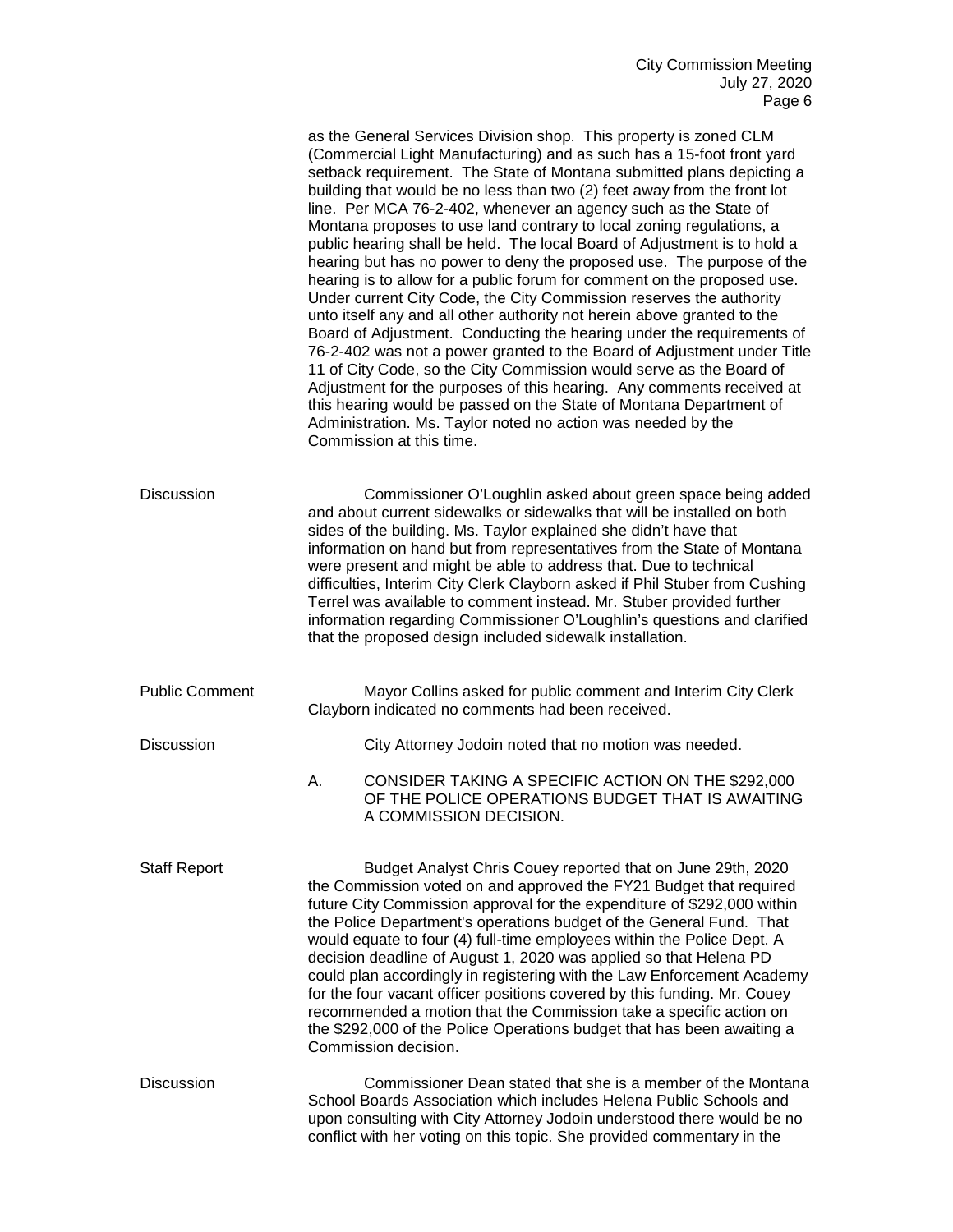form of a statement, a summary of the statement included background on the current socio-political climate of the country at a time given the pandemic and ongoing discourse regarding racism and police forces nationwide, as well as recent steps taken by the City Commission to review police policies and facilitate community discussion; she commented on her discussions with community members about the necessity of the development and deployment of a housing strategy that supports all members of the community. Commissioner Dean spoke in support of investing in mental health, first responders, and promoting restorative justice programs, since all those issues impact the indigenous and people of color populations, the disabled and mentally ill, and other members of the Helena community that experience lack of access to educational and economic opportunity. She reiterated her belief in the importance of Helena Public Schools as an equal partner in doing this work and in these discussions especially with regards to School Resource Officers and the Commission's responsibility to support them, as well as other community organizations. Commissioner Dean spoke in support of this motion to restore \$292,000 to the HPD operational budget and removal of the requirement for a future Commission to take specific action on this item; she recommended the Commission direct staff to complete a new MOU to be done by June 30, 2021 along with Helena Public Schools and other community organizations and stakeholders.

Commissioner O'Loughlin expressed appreciation for community input that the Commission has received including from the School District and noted the School District, School Board and School Superintendent had been contacted about the opportunity to be part of these discussions related to HPD officer positions from the start of the budget process. She stated she hoped the Commission would take meaningful action tonight in response to both positive and negative feedback which had been received by members of the Community who are more likely to experience discrimination. Commissioner O'Loughlin indicated willingness to end the SRO contract with the School District at a future date in light of the District's concerns about timing. She further noted thoughtful comments were received from students about SROs and their interactions with law enforcement in the past and how that impacts their experience at school. She further indicated she understood the difficult position this put the School District in, due to the funding the City provides for the current model, but reiterated she wants the City to be a partner in this process and in a new safety model moving forward. Commissioner O'Loughlin clarified there was no budget amendment, motion or vote to direct these funds to the School District, simply a question raised and some discussion, stating there was no motion and no vote and it needed to be clear that no amendment was passed. She stated her desire for a motion tonight as follows: 1) that would end the current SRO agreement with the Helena School District effective December 31, 2020, and that starting January 1, 2021; 2) that there be a shift of two SROs over to patrol officer positions focused on responding to calls from the Helena schools, in effect adding two more patrol officers during school operation hours and 3) that removes the requirement of future Commission approval of expenditures of \$292,000 in the HPD operations budget.

Commissioner O'Loughlin next addressed feedback received from the community that this process had happened too fast because of a budget amendment that set a deadline. She stated her vision of setting a path forward, with the City showing support by dedicating resources to the schools to support all students and issues like mental health, helping to create a comfortable learning environment for all students.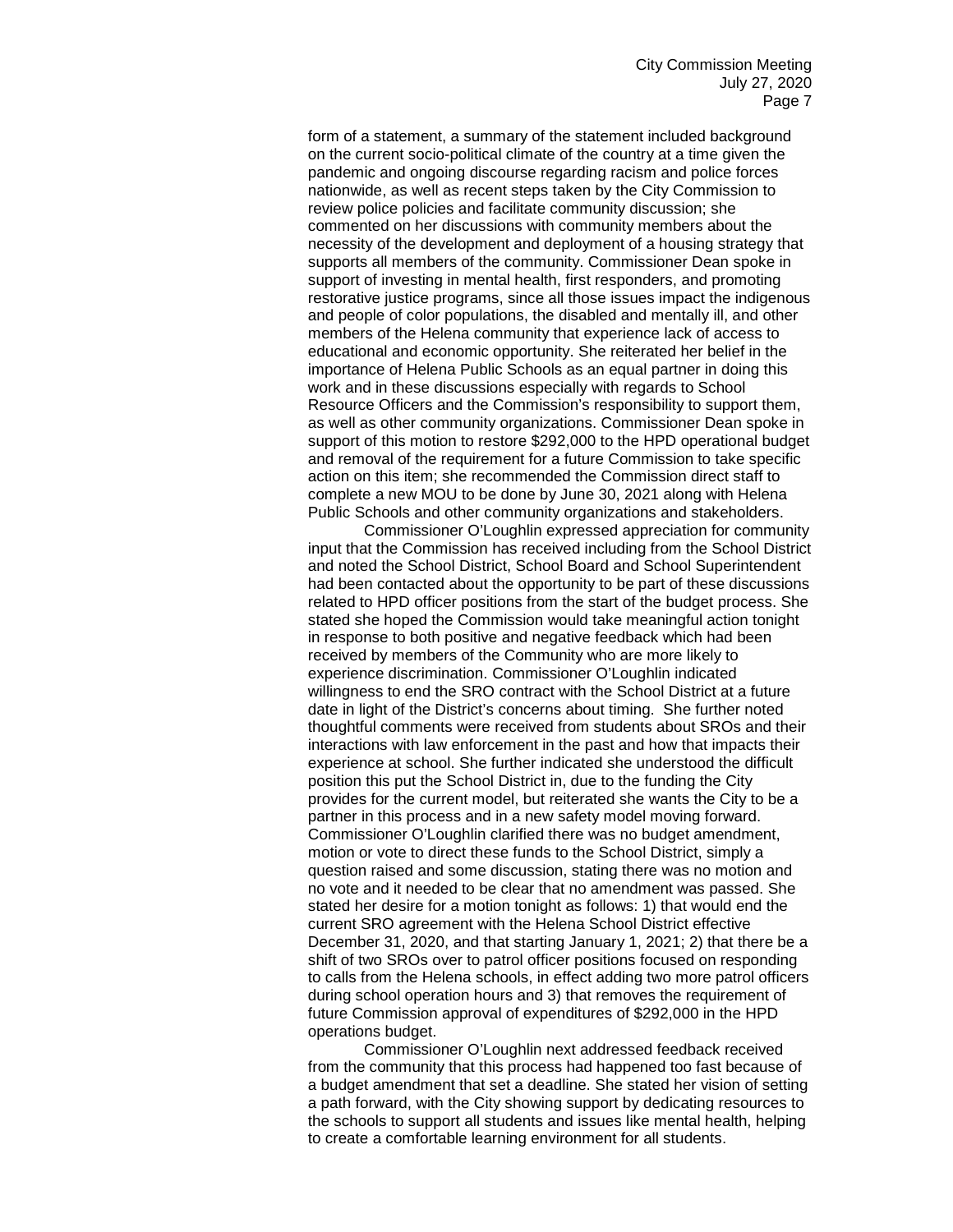Commissioner Logan asked Commissioner O'Loughlin for clarification about her vision to end the SRO program as of December 31, 2020. Commissioner O'Loughlin provided further comments about her proposal which would basically remove the physical presence of uniformed, armed police officers in schools. Commissioner Logan asked about the HPD's FTE budgetary authority. Commissioner O'Loughlin responded she understood the current budgetary authority of HPD was for 54 FTE's, 4 of whom are dedicated to the SRO program. Her proposal would shift two of these positions to patrol officers and leave the final two open for further discussion, as to how best to utilize the budget resources, for a potential contract with the School District. The Commissioner stated her proposal is not freezing money at this point, however at a later time the contract would end, and as HPD officer vacancies arise those resources could be used for other as yet undetermined School and community needs.

Commissioner Haladay asked Commissioner Dean about the significance of the end date of June 30, 2021 included in her proposal, and how it impacts the proposed adoption of a new MOU. Commissioner Dean explained her original motion had language referencing a 9-12 month timeframe; feedback she received indicated a specific end date would be more helpful, June 30, 2021 was a date the School District was comfortable with adopting a new MOU before. Commissioner Haladay asked if Commissioner Dean's motion would constitute notice that if a new MOU was not approved by July 1, 2021, there would be no MOU in place. Commissioner Dean said yes but the most important part of her motion is directing staff to work with Helena Public Schools to develop a new MOU based on the school's processes and would involve other stakeholders. Commissioner Haladay expressed appreciation for a deadline as a way to hold all parties accountable and make sure this makes progress.

Commissioner O'Loughlin asked for clarification on what Commissioner Dean was proposing at this time as compared to what was sent to the Commission earlier today, and Commissioner Dean further explained. Commissioner O'Loughlin reiterated on behalf of those directly impacted by this process, the importance in ending this current contract. The Commissioner indicated being open to a later deadline of June 30, 2021 instead of December 31, 2020 as long as the current structure that's in place will be replaced by a different structure. Commissioner Dean provided further clarification that her proposal is not to summarily end the SRO program but rather putting it in the hands of the School District and other stakeholders to decide on a path moving forward regarding their relationship with SROs.

Commissioner Logan added additional thoughts and provided background information, speaking about his career working for the City at the Fire Department, where he'd worked alongside HPD. He stated he saw care and professionalism reflected in the work done by the officers and by the department's leadership. He also commented on personal experience working with the SROs when an issue came up within his own family. He addressed comments that have been received from the community about the inherent value of the SRO program and said he would not support any unilateral action by the Commission that would force an end to the program without bringing the stakeholders to the table for more community discussion. Commissioner Logan indicated disagreement with Commissioner O'Loughlin's proposal and a preference for Commissioner Dean's suggestion which he stated is a more long-range, collaborative discussion about the needs of the city's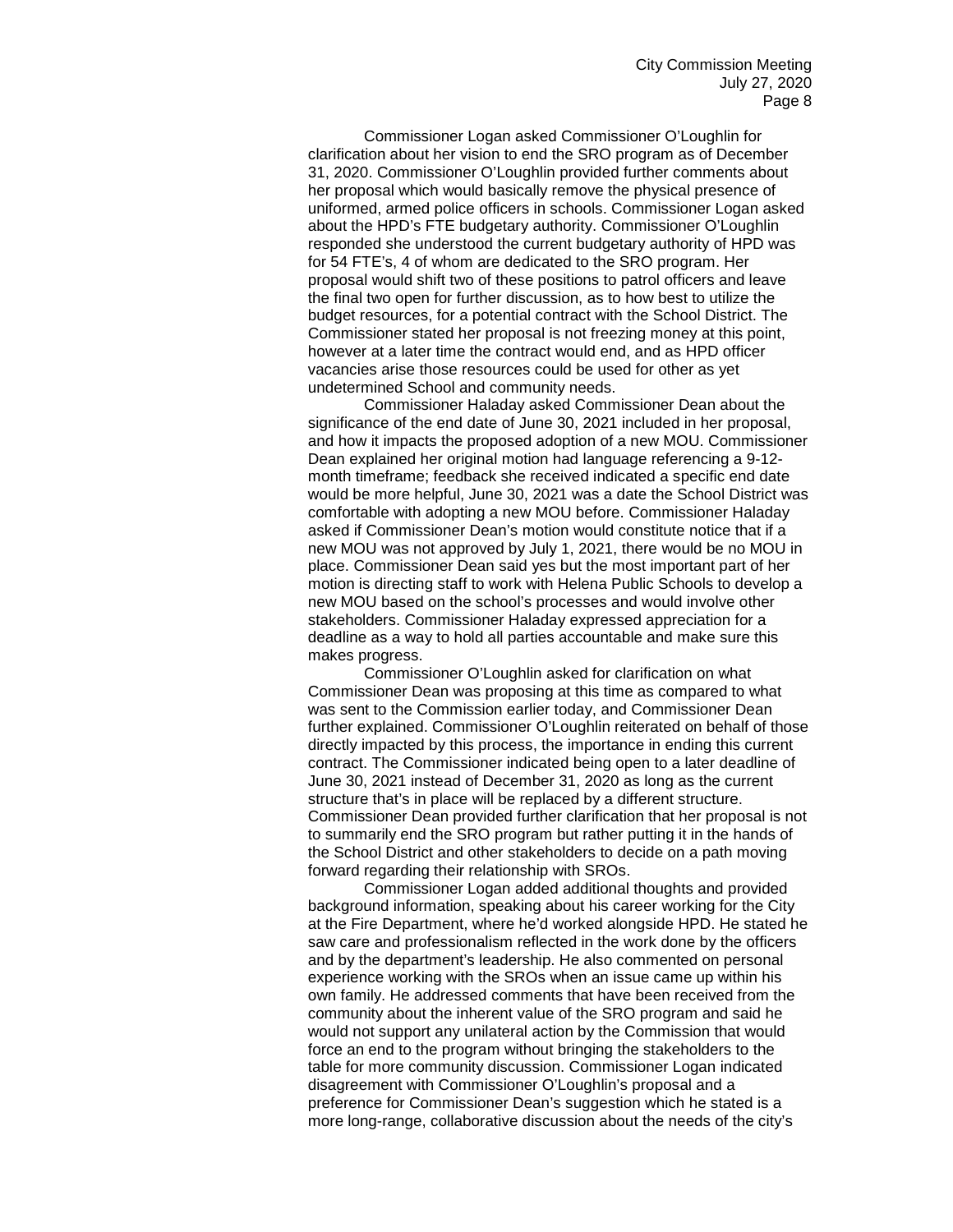schools. He stated he also could not support cutting the HPD's officer budget given the needs of the city and the HPD's staffing needs.

Public Comment Mayor Collins asked for public comment.

Colonel Lori Depuis spoke in agreement that stakeholders haven't been involved with the decision-making process and expressed concern that comments/letters received by the Commission aren't a statistically valid sample of what the community thinks regarding SROs and reducing the HPD presence in schools.

Denison Rivera spoke regarding the importance of the Commission as a body acting in the best interest of the Helena community and agreed the community as stakeholders have not been included in this process.

Katie Fields shared a personal story about her own experiences with SROs and lack thereof while attending school and spoke in support of keeping SROs in Helena schools.

Luke Muszkiewicz, Chair of the Helena Public Schools Board of Trustees, spoke regarding the Board's consensus of this issue, supporting Dr. Tyler Ream the School Superintendent, and recommendations he made to the Commission; the Board does not support ending the SRO program at this time or any motion to terminate it at a later date.

Elena Hodges spoke in opposition to any action taken tonight that would stall this process nor make any commitment to changes to the MOU.

Sheriff Leo Dutton spoke in support of the SRO program as it is currently in place and expressed appreciation for the Commission's use of funding for the schools and HPD as a good investment.

Kathy Winds spoke in support of the SRO program and against defunding the HPD's budget.

Charlotte Lucibello spoke regarding her experience working as a mental health professional in elementary and middle schools with lowincome and minority student populations, and in support of the SRO program.

Erica Thomas spoke in support of removing SROs from Helena schools and expressed concern about stakeholder input that doesn't reflect the experiences of those most negatively impacted by the presence of SROs.

Jess Erickson spoke in support of the SRO program and how her children's experience with them indicate the positive effects of the SROs outweigh the negative.

Andrew Fields, a Helena Middle School eighth grade student, spoke against removing the SROs from his school and in favor of the program generally.

Kim Abbot spoke in support of ending the SRO program and reinvesting the funding into mental health and social work services.

Dwight Rose spoke in support of the SRO program given the earlier comments from the middle school student and expressed support for the HPD.

S.K. Rossi, Montana ACLU, spoke regarding feedback in the last month from the Commission and the School District about what each party was interested in exploring, and how any decisions needed to be made based on research, facts and data, which the ACLU has provided about the SROs. She expressed support for Commissioner O'Loughlin's proposal.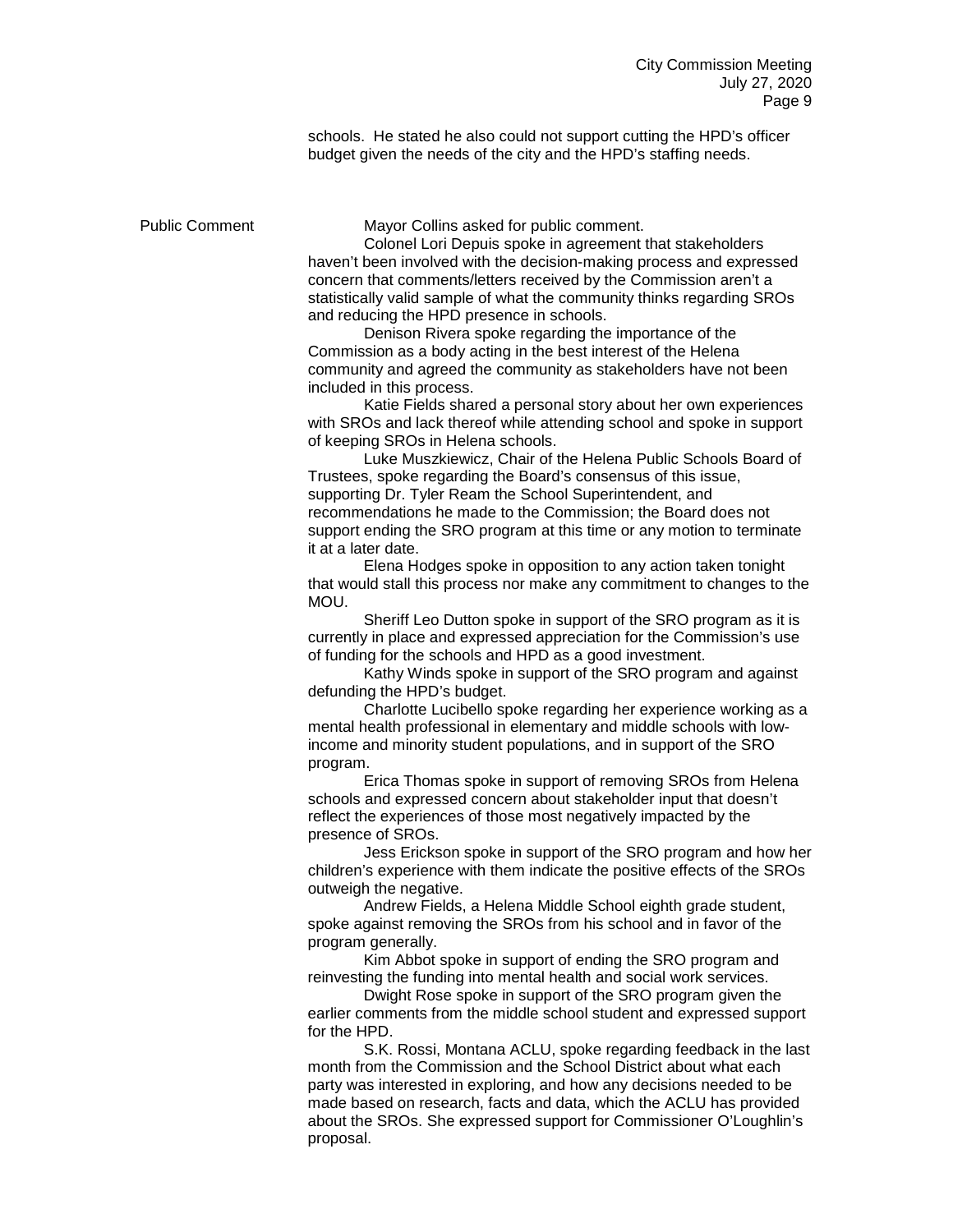Jessica Fisher, a teacher at Bryant Elementary School, spoke in support of the SRO program based on her years of teaching experience.

Marilyn Ketchum spoke in response to Ms. Rossi's comments as far as data related to SROs and cited an ACLU article indicating the biggest issue is training. She spoke against the removal of the SROs.

Shawn Reagor spoke in support of removing the SROs in light of black, indigenous and BIPOC students who have had negative experience with these officers and expressed support for Commissioner O'Loughlin's proposal.

Ruth Ritter spoke in support of the SRO program and about her experience with officers de-escalating situations in schools with minority student populations of over 50%.

Claire Bryan spoke in response to S.K. Rossi and about students feeling uncomfortable around armed police officers and expressed support for the SRO program. She provided comments on Montana school statistics related to SROs.

Lisa Zubiati spoke in support of retaining the SRO program especially in light of the comments provided by students and teachers who work with the officers daily.

**those funds, and to direct staff to engage in the development of a new MOU to be completed by June 30, 2021 with the Helena Public** 

Discussion Commissioner O'Loughlin expressed concerns with Commissioner Logan's perspective that this discussion was predetermined. The Commissioner stated as a policy-making legislative body, it is within the Commission's jurisdiction to determine if this is the best use of City resources and if it's a prudent policy to have armed police officers in schools. She commented further with the challenges presented by the approach of listening more to what the community wants in light of this being discussed as a racial justice issue. Two factors she considered in this motion were based on feedback from the School District that 1) they need time to look at other models and data about the disproportionate impact of discipline on students of color and 2) SROs have a role in dealing with criminal activity, along with other things, but sometimes they aren't the right personnel to do it. Another component of this is ensuring the HPD has the capacity to keep responding, Commissioner O'Loughlin stated this is not saying the City is ending their relationship with the School District. The HPD will continue their relationship with the School District, but this proposal is that it won't look like constant physical presence of armed law enforcement in the hallways. **Motion Commissioner O'Loughlin moved to direct the City Manager to 1) end the current School Resource Officer agreement with the Helena School District providing for uniformed police effective December 31, 2020, 2) starting January 1, 2020, shift two (2) SRO positions to patrol officers, with a focus on responding to calls for service from the Helena schools, and 3) remove the requirement for future Commission approval for expenditures of \$292,000 in the HPD operations budget.**  Discussion Commissioner Dean moved to amend the motion by striking the full language on the floor and replacing it with the following: **Amendment Commissioner Dean moved to reinstate the full \$292,000 to the Helena Police Department's operations budget and remove the requirement for future Commission approval for expenditures of**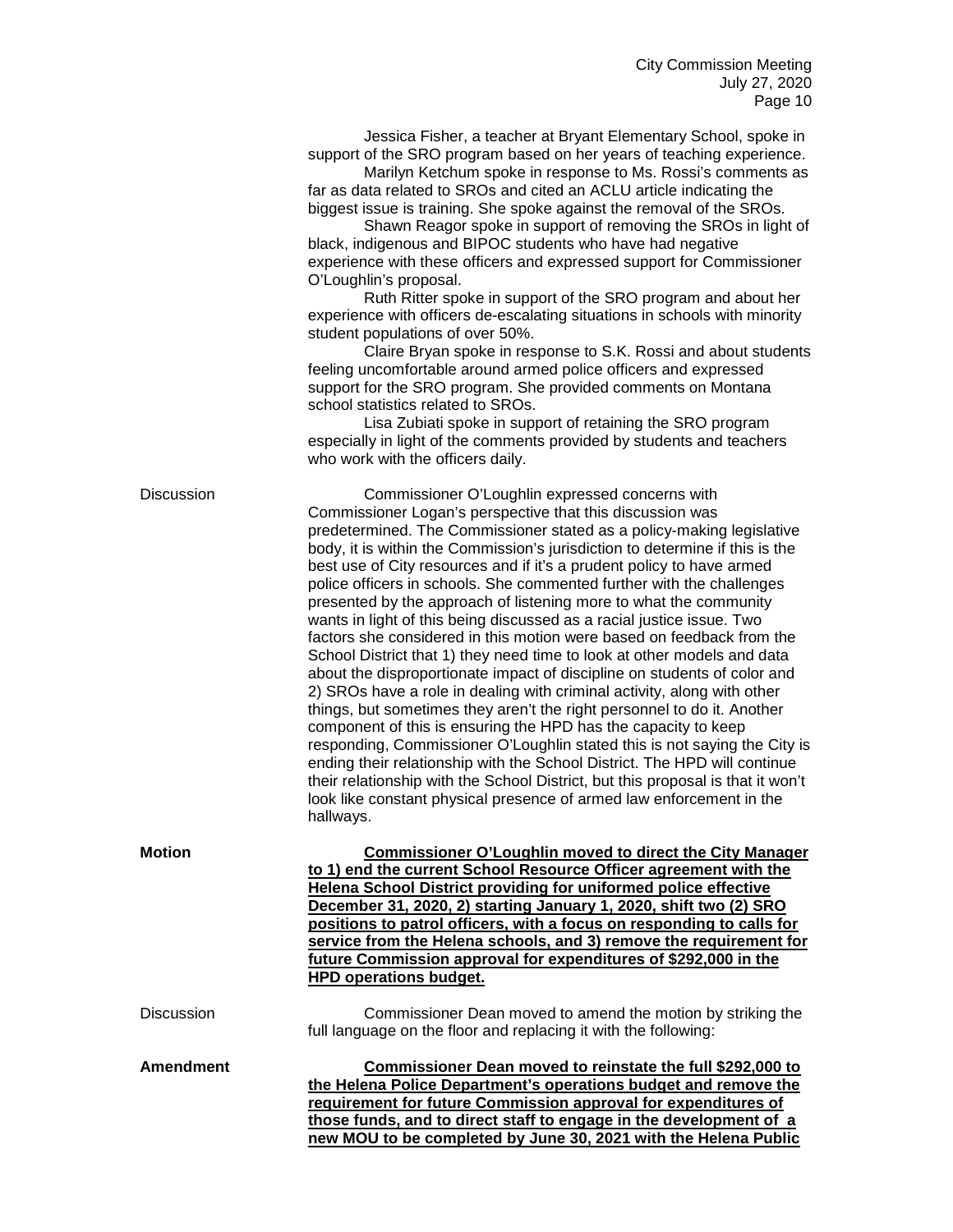|                   | Schools based on practices and the implementation of strategies<br>including but not limited to restorative justice and mental health<br>response models, and including stakeholder groups, including but<br>not limited to students, families, teachers, Helena Public Schools,<br>health care providers, the Mobile Crisis Response Team, the<br>Interdisciplinary Child Safety Team, and the City of Helena.                                                                                                                                                                                                                                                                                                                                                                                                                                                                                                                                                                                                                                                                                                                                                                                                                                                                                                                                                                    |
|-------------------|------------------------------------------------------------------------------------------------------------------------------------------------------------------------------------------------------------------------------------------------------------------------------------------------------------------------------------------------------------------------------------------------------------------------------------------------------------------------------------------------------------------------------------------------------------------------------------------------------------------------------------------------------------------------------------------------------------------------------------------------------------------------------------------------------------------------------------------------------------------------------------------------------------------------------------------------------------------------------------------------------------------------------------------------------------------------------------------------------------------------------------------------------------------------------------------------------------------------------------------------------------------------------------------------------------------------------------------------------------------------------------|
| <b>Discussion</b> | City Attorney Jodoin noted a point of procedure that there was<br>no second for Commissioner O'Loughlin's motion; at this point he would<br>consider Commissioner Dean's motion as friendly amendment for<br>Commissioner O'Loughlin's consideration. Otherwise, he would<br>recommend checking to see if there's a second to Commissioner<br>O'Loughlin's motion before proceeding to Commissioner Dean's.<br>Mayor Collins asked for a second to Commissioner O'Loughlin's motion.                                                                                                                                                                                                                                                                                                                                                                                                                                                                                                                                                                                                                                                                                                                                                                                                                                                                                               |
| <b>Second</b>     | <b>Commissioner Haladay seconded Commissioner</b><br>O'Loughlin's motion.                                                                                                                                                                                                                                                                                                                                                                                                                                                                                                                                                                                                                                                                                                                                                                                                                                                                                                                                                                                                                                                                                                                                                                                                                                                                                                          |
| <b>Discussion</b> | Commissioner O'Loughlin asked if a vote could be taken on this<br>motion, as her understanding based on a conversation this morning with<br>Commissioner Dean that the Commission would vote on this motion and<br>then if ultimately if it was not successful then the Commission would<br>consider an entirely separate motion. Mayor Collins asked City Attorney<br>Jodoin if that was an appropriate process and Mr. Jodoin indicated that if<br>Commissioner Dean wanted to offer again that amendment now that<br>there is a second to the motion, it would be permissible. If there's not a<br>desire for an amendment, then there should be a second on<br>Commissioner Dean's motion to amend. Commissioner Dean indicated<br>she would defer to the Chair for direction. Mayor Collins stated that if the<br>Commission would move forward with the amendment, then they can get<br>a second; or they can vote on Commissioner O'Loughlin's motion first.<br>Commissioner O'Loughlin commented this might not be specifically an<br>amendment; if there were suggested changes to the language she would<br>be happy to consider that; she is willing to consider moving the<br>termination of the contract to June 30, 2021 if ultimately the School<br>District needs 11 months to rethink a new model but stated she would<br>not consider that a friendly amendment. |
| Vote              | Interim City Clerk Clayborn called a roll call vote to<br>Commissioner O'Loughlin's motion, as follows: Commissioner<br>Haladay voted aye, Commissioner Dean voted nay, Commissioner<br>Logan voted nay, Commissioner O'Loughlin voted aye and Mayor<br>Collins voted nay. The motion failed, 3-2.                                                                                                                                                                                                                                                                                                                                                                                                                                                                                                                                                                                                                                                                                                                                                                                                                                                                                                                                                                                                                                                                                 |
|                   | <b>Commissioner Dean moved to reinstate the full \$292,000 to</b><br>the Helena Police Department's operations budget and remove the<br>requirement for future Commission approval for expenditures of<br>those funds, and to direct staff to engage in the development of a<br>new MOU to be completed by June 30, 2021 with the Helena Public<br>Schools based on practices and the implementation of strategies<br>including but not limited to restorative justice and mental health<br>response models, and including stakeholder groups, including but<br>not limited to students, families, teachers, Helena Public Schools,<br>health care providers, the Mobile Crisis Response Team, the<br>Interdisciplinary Child Safety Team, and the City of Helena.<br>Commissioner Logan seconded.                                                                                                                                                                                                                                                                                                                                                                                                                                                                                                                                                                                 |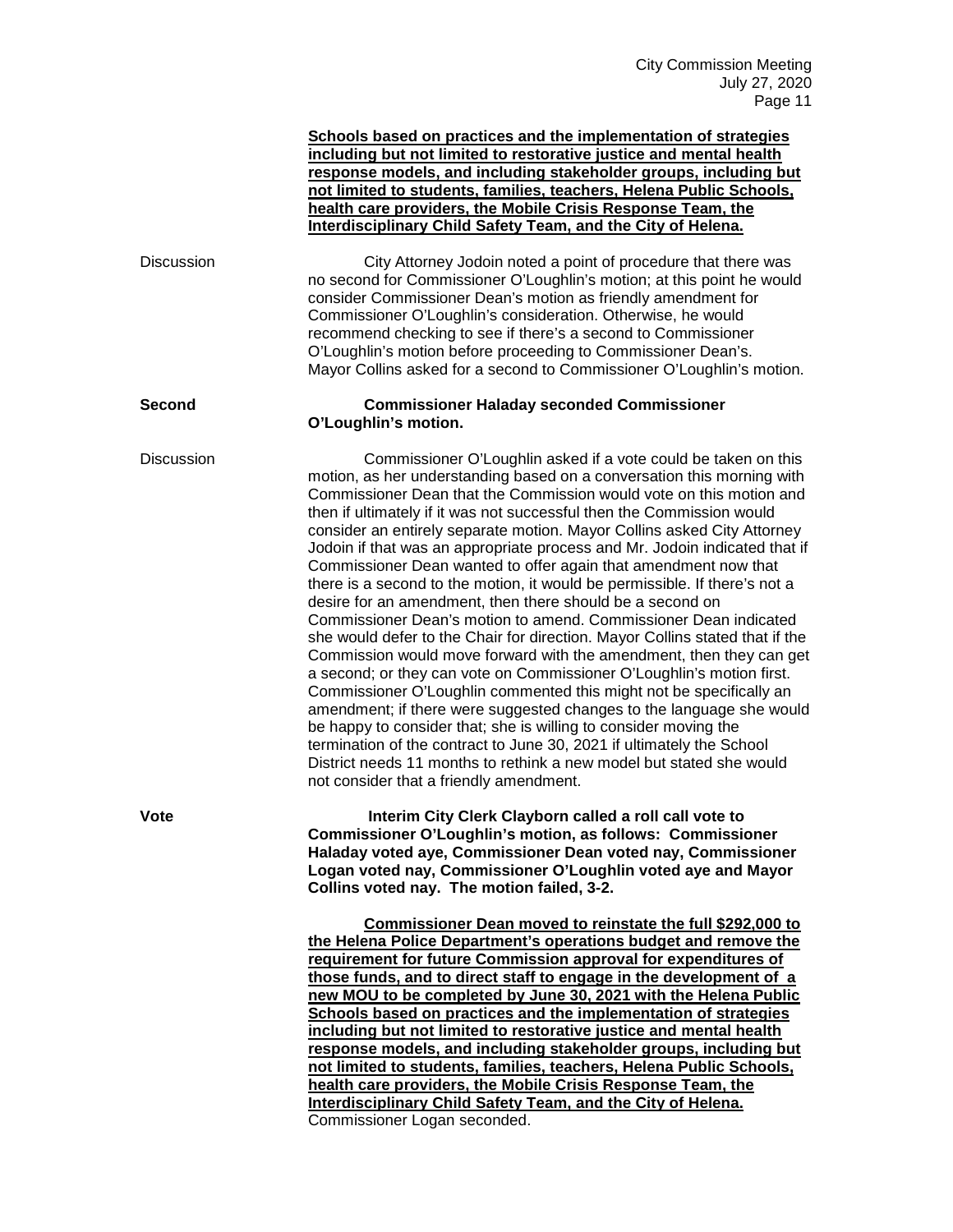Discussion Commissioner Haladay asked for clarification from Commissioner Dean about the way this is phrased, this is still giving notice tonight that the existing MOU is terminating with the plan that there will be another MOU in place, just in case something happens and there's a one-day gap between the end of the current one, just because there's no specific language about the termination of this one. Commissioner Dean confirmed that was correct and asked for City Attorney Jodoin's interpretation. Mr. Jodoin commented he understood it the same way. Commissioner Haladay asked about the terms of the process with the staff and the stakeholders and if Commissioner Dean could outline what that would look like, since in comments that have been received and in tonight's discussion there have been so many different processes discussed. He asked if this would be a process where public meetings would be held collectively with different bodies on a regular basis such as monthly, or if it would be closed-door work between the HPD and the School District. Commissioner Dean explained the motion was to direct City staff to work with Helena Public Schools, which looks like including the stakeholders she had listed. Comments from the School District both tonight and in all the previous meetings indicate they are ready and willing to have hard conversations. Commissioner Dean's belief is that taking this development of a new MOU out of a Commission meeting will address some of the issues mentioned by Commissioner O'Loughlin, about people not feeling comfortable or safe speaking in these meetings, since that can be intimidating and scary. This would put it back into the hands of the staff of the School District and the City and directs them to engage in this process. Commissioner Dean stated she didn't believe the Commission should be meeting as a body on this issue because it hasn't really worked out for all the stakeholders as a forum; people have gotten their two minutes, but this is too important of a decision to have public comment in two minutes and she would like to see families, students, teachers, mental health professionals, the Mobile Emergency Response Team all at the table working this out and reimagining what this might look like; the District might indicate they want to engage in a multi-year phased process to figure out what the implementation process will look like. Commissioner Dean said she didn't think the Commission should make that determination here at a Commission meeting.

> Commissioner Haladay expressed appreciation for that input and said he understood that this body shouldn't do it, as the Commission often delegates tasks. He stated he's trying to work past the flip side criticism, on the one hand this could be done in every meeting with hundreds of participants watching and the discussion happening in real time; he's experienced being part of processes that have been delegated to staff or sub-groups and it doesn't work out. Certain people are considered stakeholders by virtue of their megaphone, i.e. paid lobbyists and large institutions are stakeholders. He asked for feedback from Commissioner Dean on what she was envisioning to push through both of those because he agrees that the public process for a number of people has proven to be scary and dangerous. Commissioner Dean said she believed Superintendent Ream was present on this call; the School District expressed interest in developing plans and initiatives including planning for school, which have multiple stakeholders at the table in working sessions; Commissioner Dean told Mayor Collins she would be happy to defer to Dr. Ream to talk about what that process looked like before, and if he had some idea of how this would be mapped out; she commented that the whole point of this is to give the staff some time to map this out.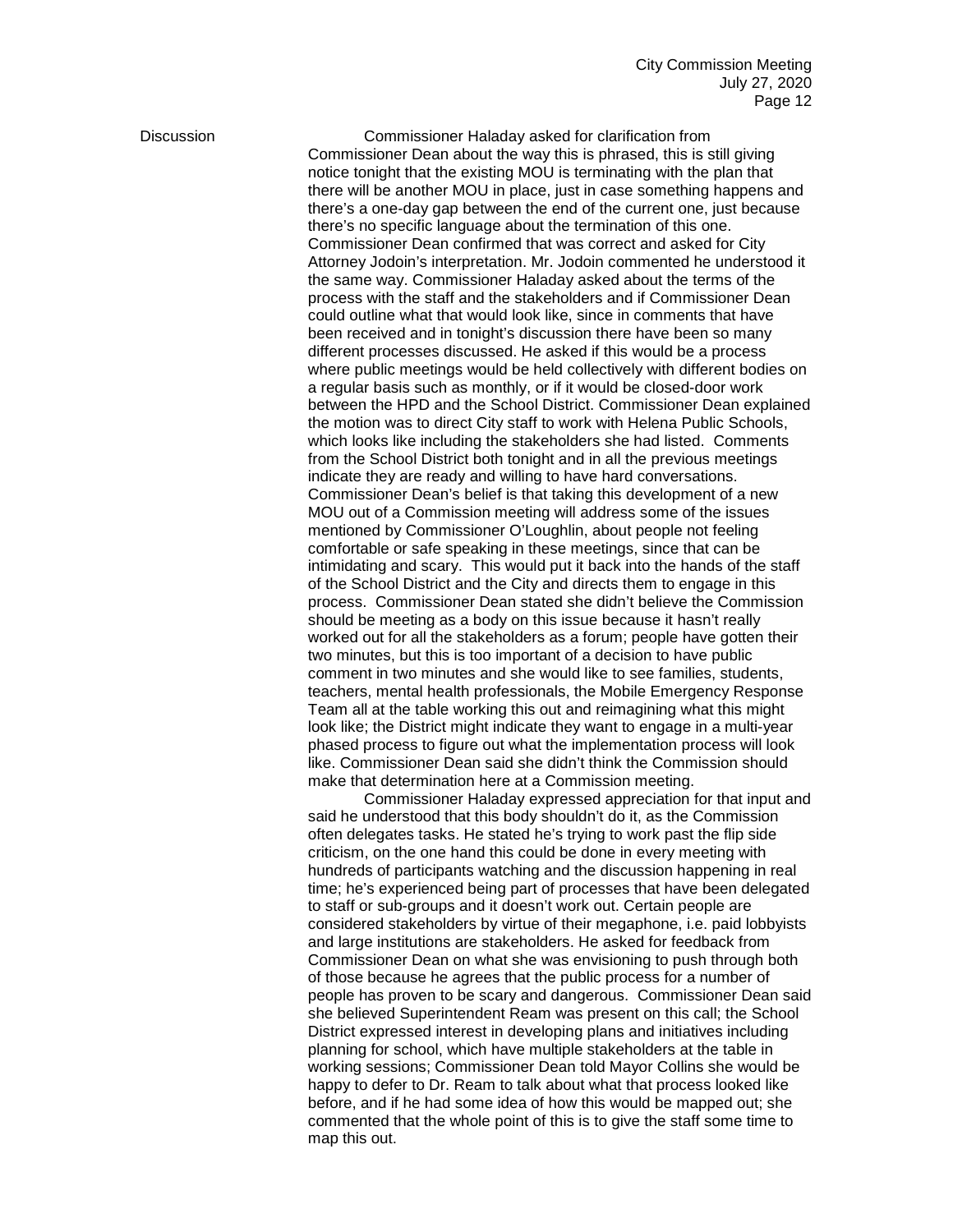Commissioner Haladay asked for clarification on if this motion would be directing City staff to engage with the stakeholders, or if it would be directing City staff to follow a District process. Commissioner Dean said it would be directing City staff since the City is one of the participants of the MOU along with Helena Public Schools; both are equal participants in that, so there should be some consensus and collaboration between the two equal entities of what that process looks like. Commissioner Haladay reiterated he wanted to be sure things were clear when the City is asking what the School District wants them to do. He indicated appreciation of the idea of the School District is a functionally constitutional actor but disagreed with the interpretation of the District being an independent actor in these very narrow circumstances. This isn't a situation where the District has chosen to use its authority or budget; it has the authority to independently raise these funds, and if it was a priority, seek SROs on its own, but hasn't prioritized or chosen to do that. He appreciated the recognition that in a sense the City and the District are equal partners, but this tonight is the City's side of the MOU.

Superintendent Ream commented in response to the questions raised by Commissioner Haladay and Commissioner Dean. He stated he'd be happy to work with the Interim City Manager in drafting a process; he appreciated that the School District would be involved to some extent as a stakeholder but as it's a collaborative process he wants to make sure the District gets as much input as possible going into this process. The suggested timeline will allow for greater collective input and collaboration into what the process could potentially look like. The starting point should be looking at what's on the table tonight and whatever the decision is, then start asking who are the stakeholders to make sure all voices are being heard, and then what does that look like across the allotted period of time to draft and go through the collective process.

Commissioner O'Loughlin asked a follow-up question to Commissioner Haladay's question about the language of this motion, which she noted City Attorney Jodoin seemed comfortable with, in that this motion would in fact end the existing contract. She stated that if the language needs further clarification, she would be happy to make a motion to amend. She stated she just wanted to confirm this.

City Attorney Jodoin confirmed that it was his understanding that if this motion were to be passed by the majority of the Commission, it would be his recommendation that the City Manager then subsequently send a notice to the School Board that it intends and will terminate effective June 30, 2021 the agreement that the City and the School District have had on an automatic, recurring basis. Commissioner O'Loughlin asked Commissioner Dean for a list of who she included explicitly as stakeholders to be included at the table. Commissioner Dean said the list in her email hasn't changed but the date did; her original motion was 9-12 months and she received feedback from City staff that it would be most helpful to have a specific date. The stakeholders in Commissioner Dean's list include but are not limited to: students, parents, teachers, Helena Public Schools, health care providers, the mobile crisis response team, the interdisciplinary child safety team, and the City of Helena. "Including but not limited to" was included because she thinks it'd premature to say who precisely every single stakeholder is before both parties have an opportunity to say what does this need to look like and who needs to be here.

Commissioner O'Loughlin asked if Commissioner Dean would accept an amendment to add racial and social justice advocates, since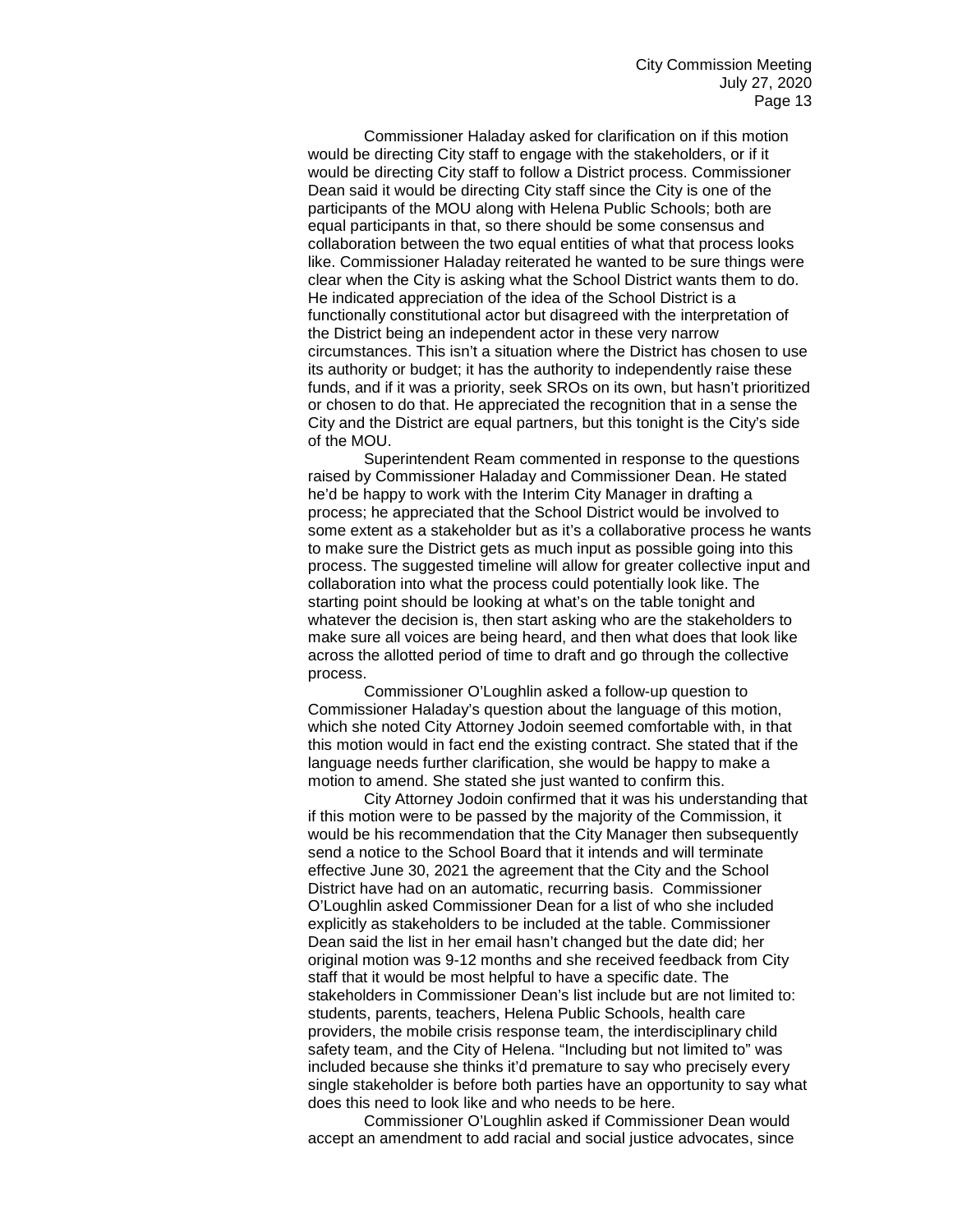they have been an important voice. The Chair of the School Board has referenced that they have been part of these conversations and should continue to be part of it. Commissioner O'Loughlin asked if Commissioner Dean would be willing to include racial and social justice advocates in her motion; Commissioner Dean indicated she was willing to accept that as a friendly amendment.

City Attorney Jodoin asked since Commissioner Logan seconded Commissioner Dean's motion, if he was also comfortable with that friendly amendment. Commissioner Logan stated yes, he was.

Commissioner O'Loughlin commented she had mixed feelings about this motion but appreciated this motion was similar to hers, in articulating a certain date for when the contract ends. Her concern was with this motion's emphasis on the process and she stated her feeling was that those who have supported this motion behind the scenes before Commissioner Dean proposed it desire to maintain physical police presence in schools. Commissioner O'Loughlin said it was unfortunate that the Commission couldn't make a clear statement today about that, that she was hopeful that there could be a dialog that does result in a different model that doesn't include constant police present in schools, but instead really think about how these resources could be used. Commissioner O'Loughlin indicated reluctant willingness to support this motion tonight, because she thought what was heard tonight from Ms. Hodges and Mr. Reagor really stood out about this being a missed opportunity, and she hoped this wasn't just a process that's ultimately destined to maintain the status quo. She appreciated the conversation, expressed willingness to support the motion and was hopeful that the Commission can consider what's ultimately best for students.

Commissioner Haladay commented that his first concern was that without a date set for termination it appeared to be a circumstance where, from the flip side, Commissioner Logan was concerned that Commissioner O'Loughlin's motion pre-determined the outcome. He said it's probably a Rorschach test in some cases; people are going to see the concerns that they have within the outcome. Commissioner Haladay stated he still remained concerned about the structure of the process going forward; it's designed to ultimately create a process that may have a pre-determined outcome or at least an outcome that we're likely to get to. It appears to be the best that can be done at this juncture politically. He would want the Commission to look at a couple things regarding a future MOU in the hopes of getting to something better; one thing would be to challenge the District in the area of really articulating whether or not the SRO program as it exists today is a true priority for the City of Helena. There have been lots of comments about needing more funding in lots of areas and as Commissioner Haladay has said before there the District has lots of options, leverage and tools to fund the security side of this on their own. He noted he'd heard the Commission indicate interest in more creative, collaborative and different approaches. While as a resident of the District in his private capacity Commissioner Haladay wouldn't necessarily be supportive of the District going in that direction, it would divorce the District so they wouldn't have to come to the Commission frustrated when these discussions happen because they would take their destiny in their own hands; then when individuals came to the Commission indicating something should be subject to a vote, then that wouldn't be an option because it'd be a School District vote. Commissioner Haladay said he would challenge the District to tail the City in this process because what it's going to come down to is: there's limited funding. The Commission should be cognizant of the fact that irrespective of whose motion is approved tonight, Commissioner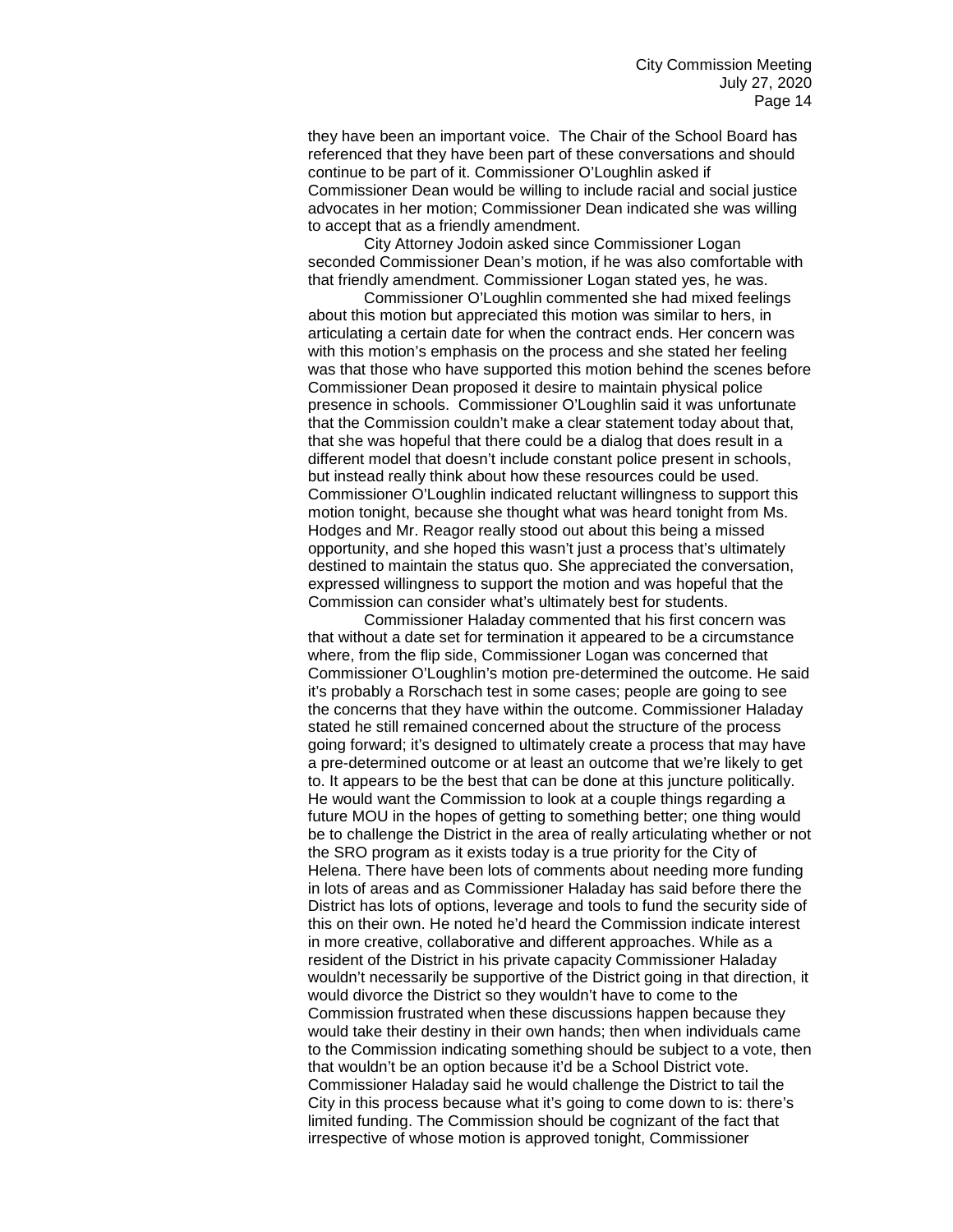O'Loughlin's or Commissioner Dean's, the money is now unfrozen and goes to 54 FTEs, and if come June 30 there are 54 FTE officers, even if the City design's the world's most perfect plan under the new MOU – if there's a call for additional funding that's not just people, the School District and the City would then have a new discussion on what additional funding should be used on any sort of program. Just to be clear, moving it down the road does cause a significant amount of practical impact, even if they come to a good solution; they'd have to look at where the funding comes from. The Commissioner stated this is an important point because, as Commissioner Logan pointed out, his concerns regarding the HPD budget and its current amount (if we're already talking about a separate program from the police department) the City just went through a budget cycle where no one proposed increasing the HPD's budget, but here the Commission is today again talking about it. The Commission and School District should be cognizant that this money is not guaranteed after tonight, which is why the District needs to look at what their priorities are, and think creatively, because neither the City nor the District are endless pools of money for this, and only creative thought and give and take will bring everyone to a solution. Commissioner Haladay stated he's going forward with this very nervously about what the process will ultimately look like and what the outcome will be, and he's hoping in a year this won't end with the same MOU currently in place and its approval, but as of tonight he'll support the motion.

**Vote Interim City Clerk Clayborn called a roll call vote, as follows: Commissioner Haladay voted aye, Commissioner Dean voted aye, Commissioner Logan voted aye, Commissioner O'Loughlin voted aye and Mayor Collins voted aye. The motion carried, 5-0.**

Discussion Mayor Collins noted that Police Chief Steve Hagen wished to make a statement and that it was important to allow him the opportunity to comment.

> Chief Hagen thanked the Mayor and Commission for the opportunity to express his thoughts on the SRO program; he stated he supports the discussion of what the police response to the Helena School District might look like in the future. He stated his belief that this needs to involve stakeholders from the Helena community to guide the dialogue and decisions to be made. After that, Chief Hagen stated he would support the decision up to and including the removal of SROs from schools if that is what the stakeholders believe; but removing the SROs without working closely with the stakeholders and discussions of ultimate solutions and time to implement any changes would be a disservice to the students of Helena, the Helena School District, and the Helena community.

| <b>Public</b><br><b>Communications</b> | PUBLIC COMMUNICATIONS<br>Kev Hamm spoke in appreciation of these discussions that have<br>been held by the City as they're necessary to have and expressed<br>support for the Commission's stance and response to feedback from the<br>community. |
|----------------------------------------|---------------------------------------------------------------------------------------------------------------------------------------------------------------------------------------------------------------------------------------------------|
|                                        | Erica Thomas spoke expressing concerns that Commissioner<br>Dean's motion would postpone the opportunity for real positive change in<br>the Helena community.                                                                                     |